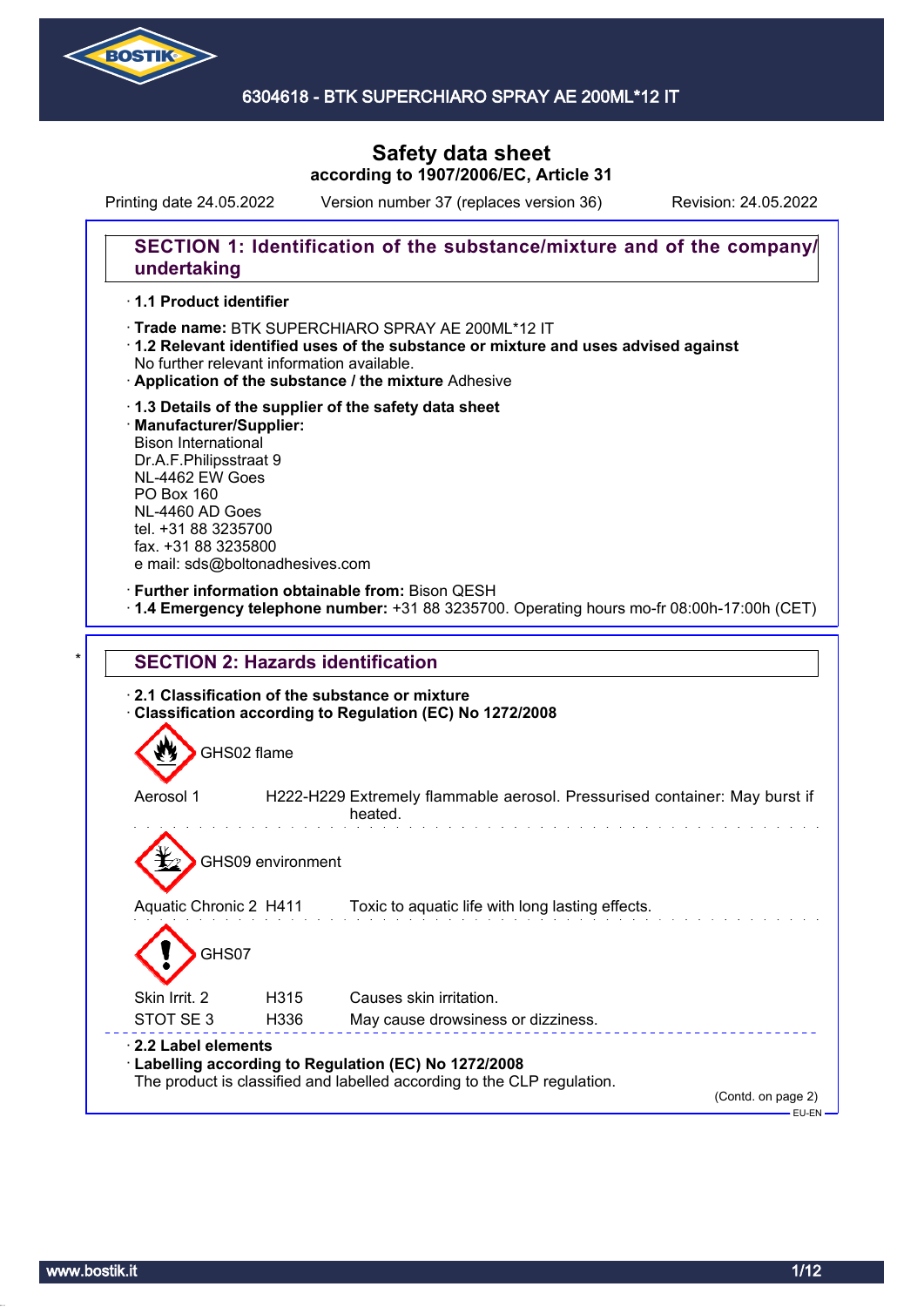

# **Safety data sheet according to 1907/2006/EC, Article 31**

Printing date 24.05.2022 Version number 37 (replaces version 36) Revision: 24.05.2022

#### Trade name: BTK SUPERCHIARO SPRAY AE 200ML\*12 IT

(Contd. of page 1) · **Hazard pictograms** GHS02 GHS07 GHS09 · **Signal word** Danger · **Hazard-determining components of labelling:** Hydrocarbons, C7, n-alkanes, isoalkanes, cyclics Hydrocarbons, C6, isoalkanes, <5% n-hexane Naphtha (petroleum), hydrotreated light n-hexane · **Hazard statements** H222-H229 Extremely flammable aerosol. Pressurised container: May burst if heated. H315 Causes skin irritation. H336 May cause drowsiness or dizziness. H411 Toxic to aquatic life with long lasting effects. · **Precautionary statements** P101 If medical advice is needed, have product container or label at hand. P102 Keep out of reach of children. P210 Keep away from heat, hot surfaces, sparks, open flames and other ignition sources. No smoking. P211 Do not spray on an open flame or other ignition source. P251 Do not pierce or burn, even after use. P261 Avoid breathing spray. P273 Avoid release to the environment. P410+P412 Protect from sunlight. Do not expose to temperatures exceeding 50 °C/122 °F. P501 Dispose of contents/container in accordance with national regulations. · **2.3 Other hazards** · **Results of PBT and vPvB assessment** · **PBT:** Not applicable. · **vPvB:** Not applicable. **SECTION 3: Composition/information on ingredients** · **3.2 Mixtures** · **Description:** Adhesive

#### · **Dangerous components:** CAS: 115-10-6 EINECS: 204-065-8 Index number: 603-019-00-8 Reg.nr.: 01-2119472128-37 dimethyl ether Flam. Gas 1A, H220; Press. Gas (Comp.), H280 25-50% (Contd. on page 3) EU-EN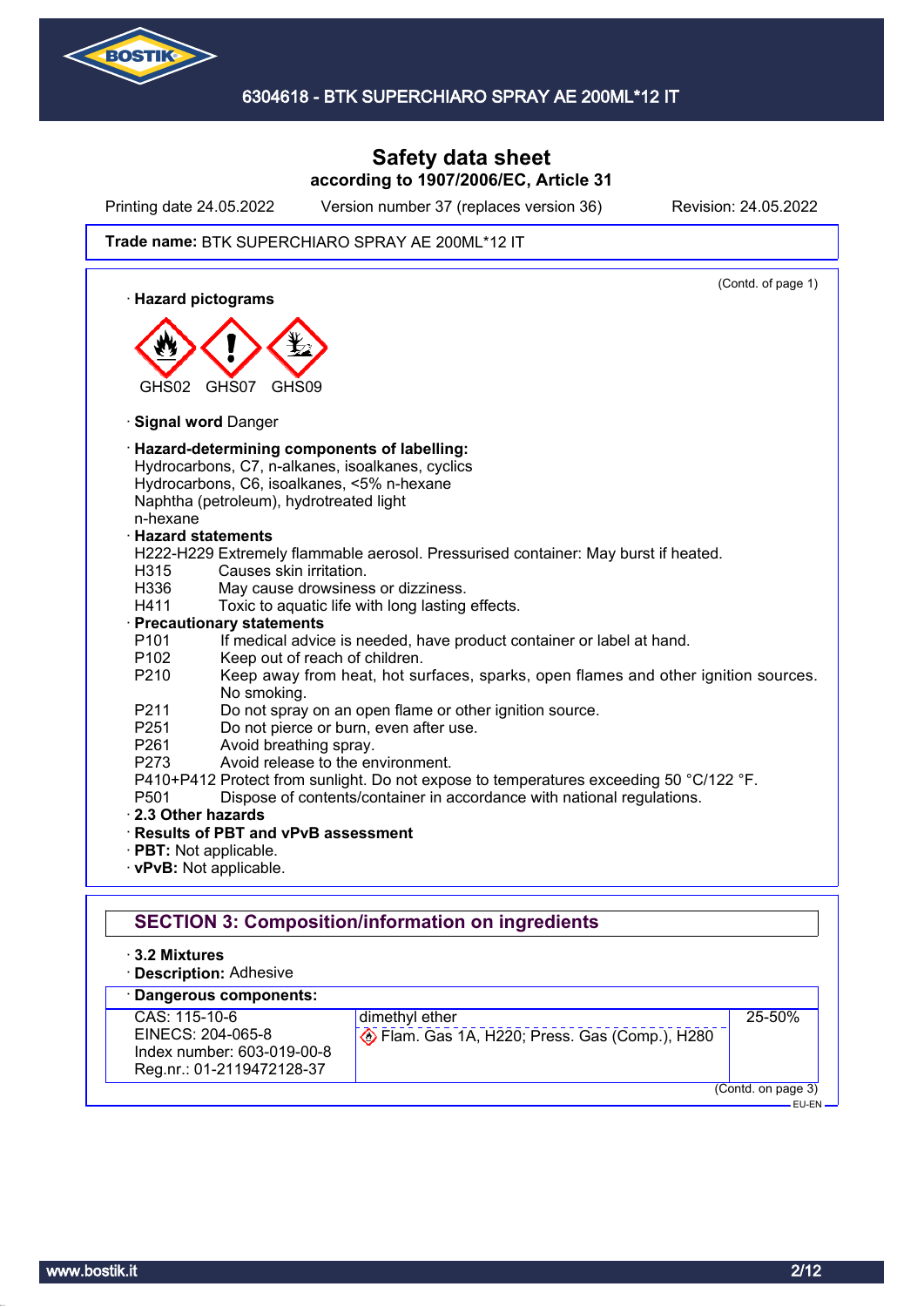

Printing date 24.05.2022 Version number 37 (replaces version 36) Revision: 24.05.2022

Trade name: BTK SUPERCHIARO SPRAY AE 200ML\*12 IT

|                                                                                                    |                                                                                                                                                                                                                      | (Contd. of page 2) |
|----------------------------------------------------------------------------------------------------|----------------------------------------------------------------------------------------------------------------------------------------------------------------------------------------------------------------------|--------------------|
| EC number: 927-510-4<br>Reg.nr.: 01-2119475515-33                                                  | Hydrocarbons, C7, n-alkanes, isoalkanes, cyclics<br>Elam. Liq. 2, H225; Asp. Tox. 1, H304;<br>Aquatic Chronic 2, H411; ∧ Skin Irrit. 2, H315;<br>STOT SE 3, H336                                                     | 25-50%             |
| CAS: 64742-49-0<br>EC number: 931-254-9<br>Index number: 649-328-00-1<br>Reg.nr.: 01-2119484651-34 | Hydrocarbons, C6, isoalkanes, <5% n-hexane<br>Flam. Liq. 2, H225; Asp. Tox. 1, H304;<br>Aquatic Chronic 2, H411; <b>O</b> Skin Irrit. 2, H315;<br>STOT SE 3, H336                                                    | $≥10 - < 25\%$     |
| CAS: 64742-49-0<br>EC number: 926-605-8<br>Index number: 649-328-00-1<br>Reg.nr.: 01-2119486291-36 | Naphtha (petroleum), hydrotreated light<br><b>▶ Flam. Liq. 2, H225; ♦ Asp. Tox. 1, H304;</b><br>Aquatic Acute 1, H400; Aquatic Chronic 1, H410;<br>Skin Irrit. 2, H315; STOT SE 3, H336                              | $\geq 1 - 2.5\%$   |
| CAS: 110-54-3<br>EINECS: 203-777-6<br>Index number: 601-037-00-0<br>Reg.nr.: 01-2119480412-44      | n-hexane<br>Flam. Liq. 2, H225; Repr. 2, H361f; STOT RE<br>2, H373; Asp. Tox. 1, H304; Aquatic Chronic 2,<br>H411; Skin Irrit. 2, H315; STOT SE 3, H336<br>Specific concentration limit:<br>STOT RE 2; H373: C ≥ 5 % | $≥1 - 2.5%$        |
| CAS: 110-82-7<br>EINECS: 203-806-2<br>Index number: 601-017-00-1<br>Reg.nr.: 01-2119463273-41      | cyclohexane<br>♦ Flam. Liq. 2, H225; ♦ Asp. Tox. 1, H304;<br>Aquatic Acute 1, H400; Aquatic Chronic 1, H410;<br>Skin Irrit. 2, H315; STOT SE 3, H336                                                                 | $≥0.25 - 51%$      |
| CAS: 68610-51-5<br>EINECS: 271-867-2<br>Reg.nr.: 01-2119496062-39-<br>0000                         | phenol, 4-methyl-, reaction products with<br>dicyclopentadiene and isobutylene<br>Repr. 2, H361d; Aquatic Chronic 4, H413                                                                                            | $< 1\%$            |

### **SECTION 4: First aid measures**

### · **4.1 Description of first aid measures**

- · **General information:** No special measures required.
- · **After inhalation:**
- In case of unconsciousness place patient stably in side position for transportation.
- · **After skin contact:** Immediately wash with water and soap and rinse thoroughly.
- · **After eye contact:** Rinse opened eye for several minutes under running water.
- · **After swallowing:** If symptoms persist consult doctor.
- · **4.2 Most important symptoms and effects, both acute and delayed** No further relevant information available.
- · **4.3 Indication of any immediate medical attention and special treatment needed** No further relevant information available.

# **SECTION 5: Firefighting measures**

- · **5.1 Extinguishing media**
- · **Suitable extinguishing agents:**

CO2, powder or water spray. Fight larger fires with water spray or alcohol resistant foam.

(Contd. on page 4)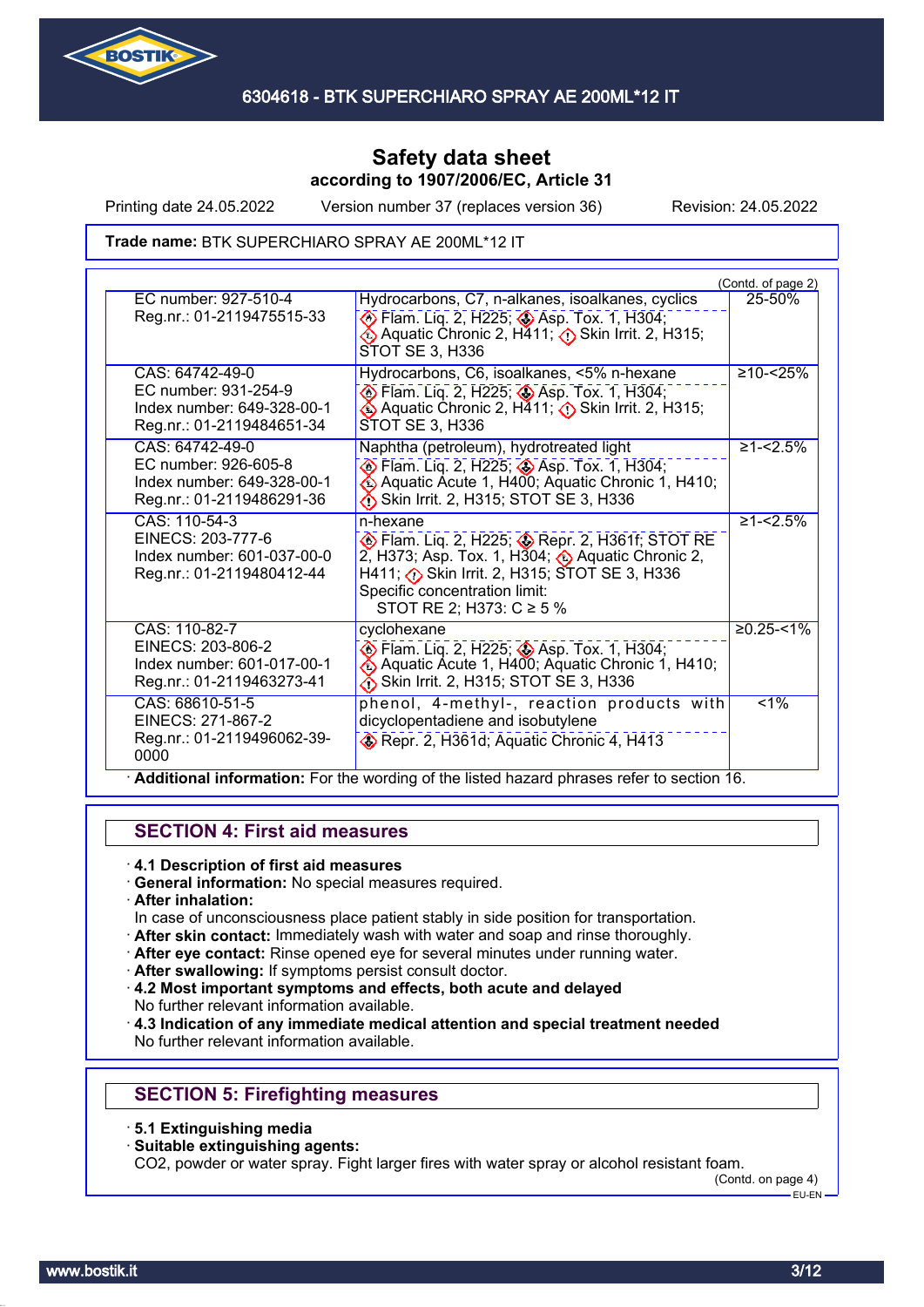

# **Safety data sheet according to 1907/2006/EC, Article 31**

Printing date 24.05.2022 Version number 37 (replaces version 36) Revision: 24.05.2022

(Contd. of page 3)

#### Trade name: BTK SUPERCHIARO SPRAY AE 200ML\*12 IT

· **5.2 Special hazards arising from the substance or mixture**

No further relevant information available.

· **5.3 Advice for firefighters**

· **Protective equipment:** No special measures required.

#### \* **SECTION 6: Accidental release measures**

· **6.1 Personal precautions, protective equipment and emergency procedures**

Wear protective equipment. Keep unprotected persons away.

· **6.2 Environmental precautions:**

Do not allow product to reach sewage system or any water course.

Inform respective authorities in case of seepage into water course or sewage system.

Do not allow to enter sewers/ surface or ground water.

· **6.3 Methods and material for containment and cleaning up:** Ensure adequate ventilation.

· **6.4 Reference to other sections**

See Section 7 for information on safe handling.

See Section 8 for information on personal protection equipment.

See Section 13 for disposal information.

### **SECTION 7: Handling and storage**

· **7.1 Precautions for safe handling** Ensure good ventilation/exhaustion at the workplace.

#### · **Information about fire - and explosion protection:**

Do not spray onto a naked flame or any incandescent material.

Keep ignition sources away - Do not smoke.

Pressurised container: protect from sunlight and do not expose to temperatures exceeding 50°C, i.e. electric lights. Do not pierce or burn, even after use.

#### · **7.2 Conditions for safe storage, including any incompatibilities**

· **Storage:**

- · **Requirements to be met by storerooms and receptacles:**
- Observe official regulations on storing packagings with pressurised containers.
- · **Information about storage in one common storage facility:** Not required.
- · **Further information about storage conditions:** Keep container tightly sealed.

· **Storage class:** 2 B

· **7.3 Specific end use(s)** No further relevant information available.

# **SECTION 8: Exposure controls/personal protection**

· **8.1 Control parameters**

· **Ingredients with limit values that require monitoring at the workplace:**

**115-10-6 dimethyl ether**

IOELV Long-term value: 1920 mg/m<sup>3</sup>, 1000 ppm

### **110-54-3 n-hexane**

IOELV Long-term value: 72 mg/m<sup>3</sup>, 20 ppm

#### **110-82-7 cyclohexane**

IOELV Long-term value: 700 mg/m<sup>3</sup>, 200 ppm

(Contd. on page 5) EU-EN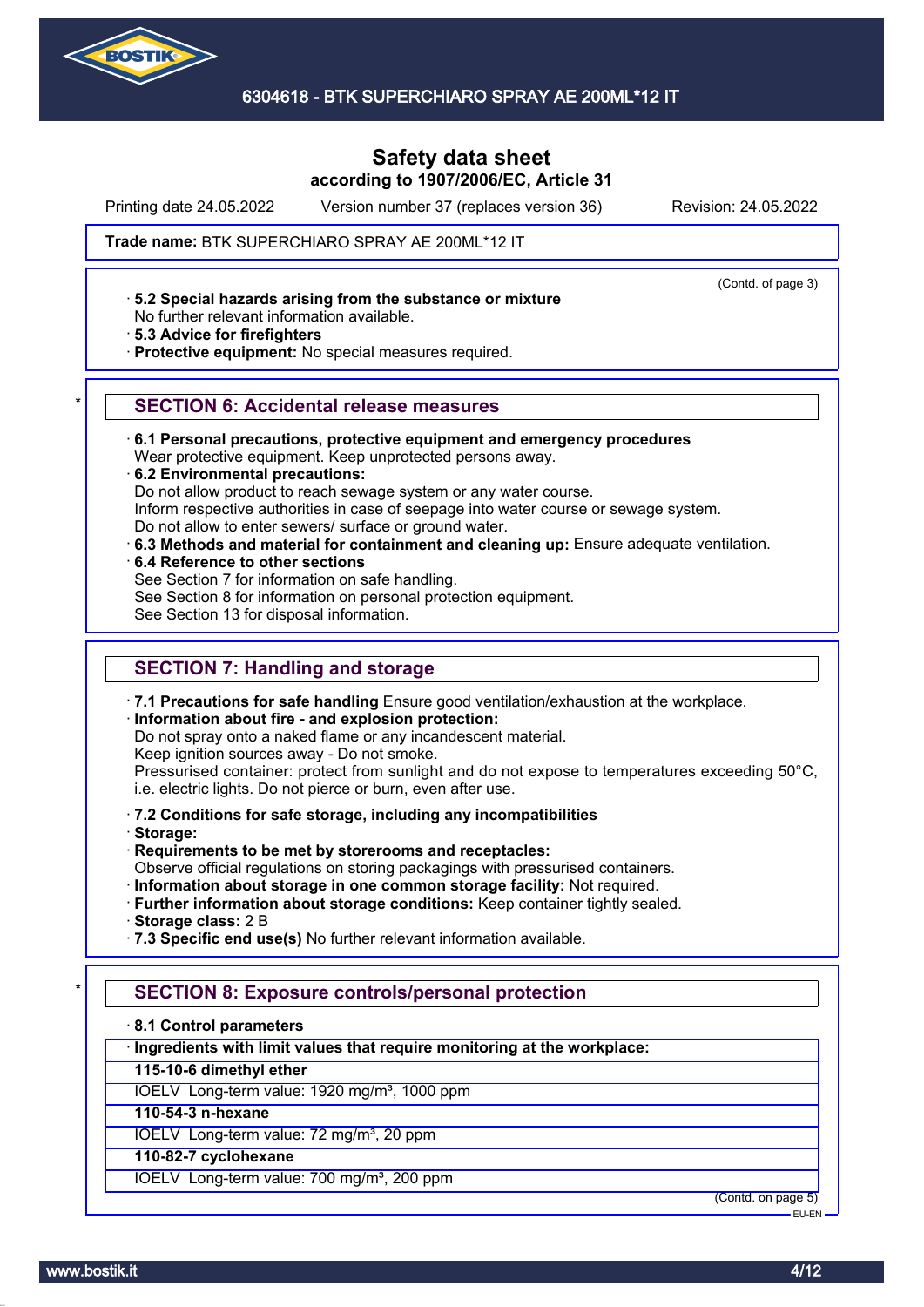

# **Safety data sheet according to 1907/2006/EC, Article 31**

Printing date 24.05.2022 Version number 37 (replaces version 36) Revision: 24.05.2022

#### Trade name: BTK SUPERCHIARO SPRAY AE 200ML\*12 IT

(Contd. of page 4) · **Additional information:** The lists valid during the making were used as basis. · **8.2 Exposure controls** · **Appropriate engineering controls** No further data; see item 7. · **Individual protection measures, such as personal protective equipment** · **General protective and hygienic measures:** The usual precautionary measures are to be adhered to when handling chemicals. Keep away from foodstuffs, beverages and feed. Immediately remove all soiled and contaminated clothing Wash hands before breaks and at the end of work. Do not inhale gases / fumes / aerosols. Avoid contact with the skin. Avoid contact with the eyes and skin. · **Respiratory protection:** Use suitable respiratory protective device in case of insufficient ventilation. **Recommended filter device for short term use: Filter A** · **Hand protection** Protective gloves The glove material has to be impermeable and resistant to the product/ the substance/ the preparation. Selection of the glove material on consideration of the penetration times, rates of diffusion and the degradation · **Material of gloves** Recommended thickness of the material: > 0,12 mm Nitrile rubber, NBR · **Penetration time of glove material** For the mixture of chemicals mentioned below the penetration time has to be at least 10 minutes (Permeation according to EN 374 Part 3: Level 1). · **Eye/face protection** Not required. · **Body protection:** Use protective suit. **SECTION 9: Physical and chemical properties** · **9.1 Information on basic physical and chemical properties** · **General Information** · **Physical state** Aerosol · **Colour:** According to product specification · **Odour:** Characteristic · **Odour threshold:** Not determined. **Melting point/freezing point:** Undetermined. · **Boiling point or initial boiling point and boiling range** 60 °C · **Flammability Not applicable.** Not applicable. · **Lower and upper explosion limit** · **Lower:** 0.7 Vol % · **Upper:** 18.6 Vol % (Contd. on page 6)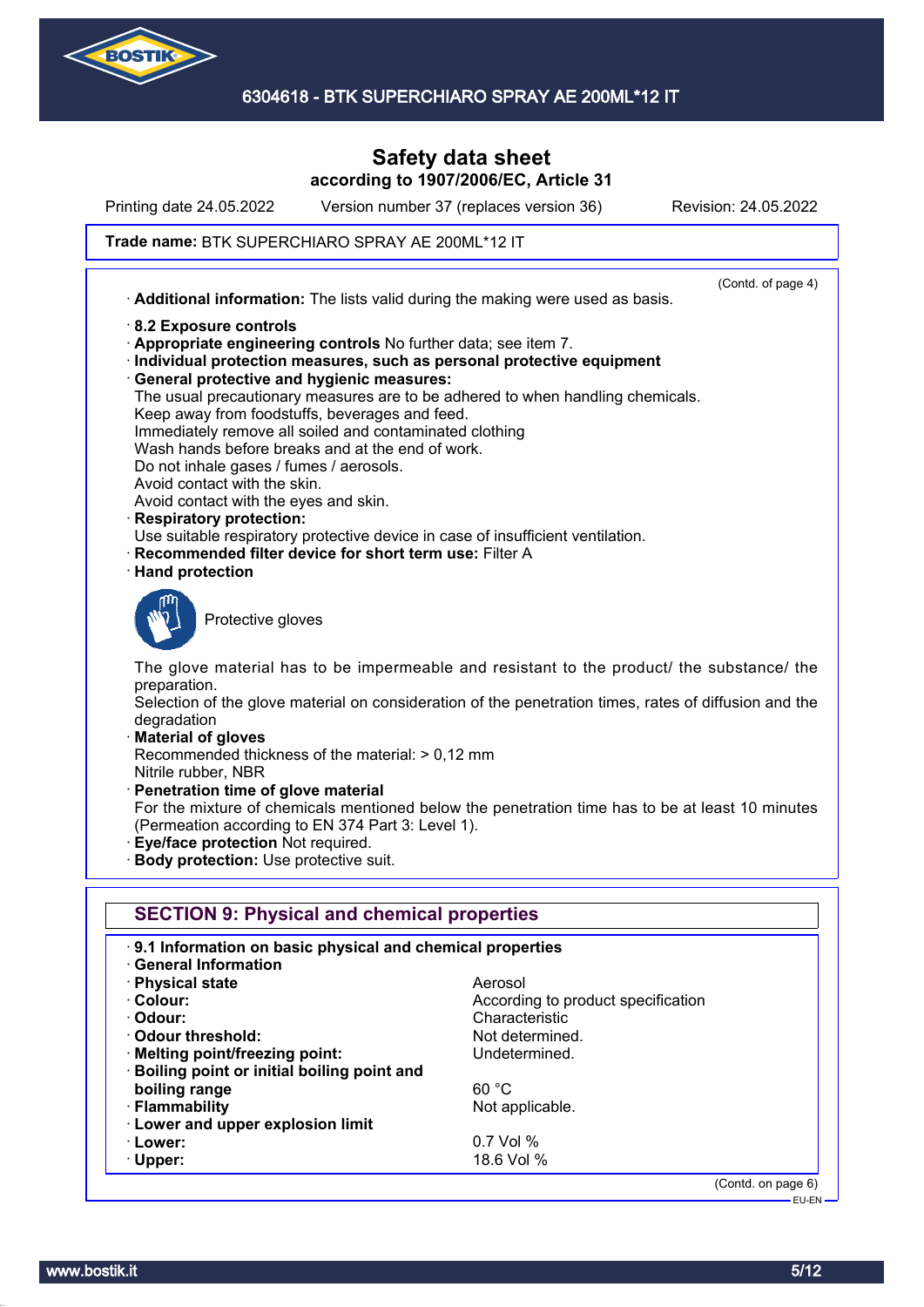

Printing date 24.05.2022 Version number 37 (replaces version 36) Revision: 24.05.2022

#### Trade name: BTK SUPERCHIARO SPRAY AE 200ML\*12 IT

| (Contd. of page 5)                                 |
|----------------------------------------------------|
| $-42 °C$                                           |
| Product is not selfigniting.                       |
| Not determined.                                    |
| Not determined.                                    |
|                                                    |
| Not determined.                                    |
| Not determined.                                    |
|                                                    |
| Not miscible or difficult to mix.                  |
|                                                    |
| Not determined.                                    |
| 5200 hPa                                           |
|                                                    |
| $0.779$ g/cm <sup>3</sup>                          |
| Not determined.                                    |
| Not determined.                                    |
|                                                    |
| All relevant physical data were determined for the |
| mixture. All non-determined data are not           |
| measurable or not relevant for the                 |
| characterization of the mixture.                   |
|                                                    |
| Aerosol                                            |
| · Important information on protection of health    |
|                                                    |
| 235 °C                                             |
| Product is not explosive. However, formation of    |
| explosive air/vapour mixtures are possible.        |
| 89.4 %                                             |
| 13.5 %                                             |
|                                                    |
| Not applicable.                                    |
|                                                    |
| Information with regard to physical hazard         |
|                                                    |
| Void                                               |
|                                                    |
| Void                                               |
|                                                    |
| container: May burst if heated.                    |
| Void                                               |
| Void                                               |
| Extremely flammable aerosol. Pressurised<br>Void   |
| Void                                               |
| Void                                               |
| Void                                               |
| Void                                               |
| Void                                               |
|                                                    |
| Void                                               |
|                                                    |

-<br>EU-EN-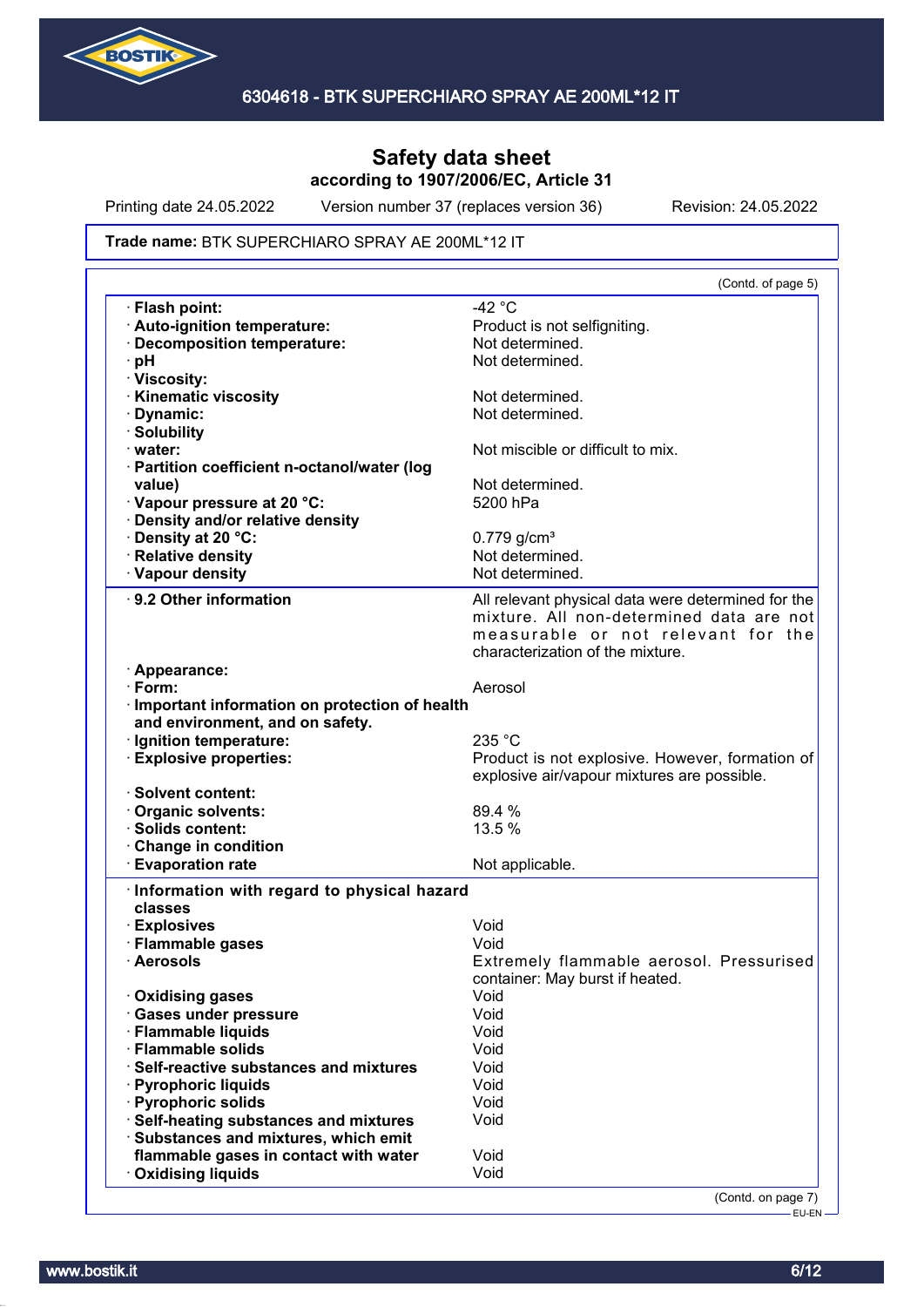

Printing date 24.05.2022 Version number 37 (replaces version 36) Revision: 24.05.2022

#### Trade name: BTK SUPERCHIARO SPRAY AE 200ML\*12 IT

|                           |      | (Contd. of page 6) |
|---------------------------|------|--------------------|
| Oxidising solids          | Void |                    |
| Organic peroxides         | Void |                    |
| Corrosive to metals       | Void |                    |
| · Desensitised explosives | Void |                    |

### **SECTION 10: Stability and reactivity**

· **10.1 Reactivity** No further relevant information available.

· **10.2 Chemical stability**

· **Thermal decomposition / conditions to be avoided:**

No decomposition if used according to specifications.

- · **10.3 Possibility of hazardous reactions** No dangerous reactions known.
- · **10.4 Conditions to avoid** No further relevant information available.
- · **10.5 Incompatible materials:** No further relevant information available.
- · **10.6 Hazardous decomposition products:** Danger of forming toxic pyrolysis products.

### **SECTION 11: Toxicological information**

· **11.1 Information on hazard classes as defined in Regulation (EC) No 1272/2008**

· **Acute toxicity** Based on available data, the classification criteria are not met.

· **LD/LC50 values relevant for classification:**

**115-10-6 dimethyl ether**

Inhalative LC50/4 h 308 mg/l (rat)

#### **110-82-7 cyclohexane**

Oral LD50 12705 mg/kg (rat)

· **Skin corrosion/irritation**

Causes skin irritation.

· **Serious eye damage/irritation** Based on available data, the classification criteria are not met.

· **Respiratory or skin sensitisation** Based on available data, the classification criteria are not met.

### · **Germ cell mutagenicity**

Not applicable.

Based on available data, the classification criteria are not met.

- · **Carcinogenicity** Based on available data, the classification criteria are not met.
- · **Reproductive toxicity** Based on available data, the classification criteria are not met.
- · **STOT-single exposure** May cause drowsiness or dizziness.

· **STOT-repeated exposure** Based on available data, the classification criteria are not met.

- · **Aspiration hazard** Based on available data, the classification criteria are not met.
- · **Additional toxicological information:**
- · **Acute effects (acute toxicity, irritation and corrosivity)** Not applicable.
- · **Sensitisation** Not applicable.
- · **Repeated dose toxicity** Not applicable.

(Contd. on page 8) EU-EN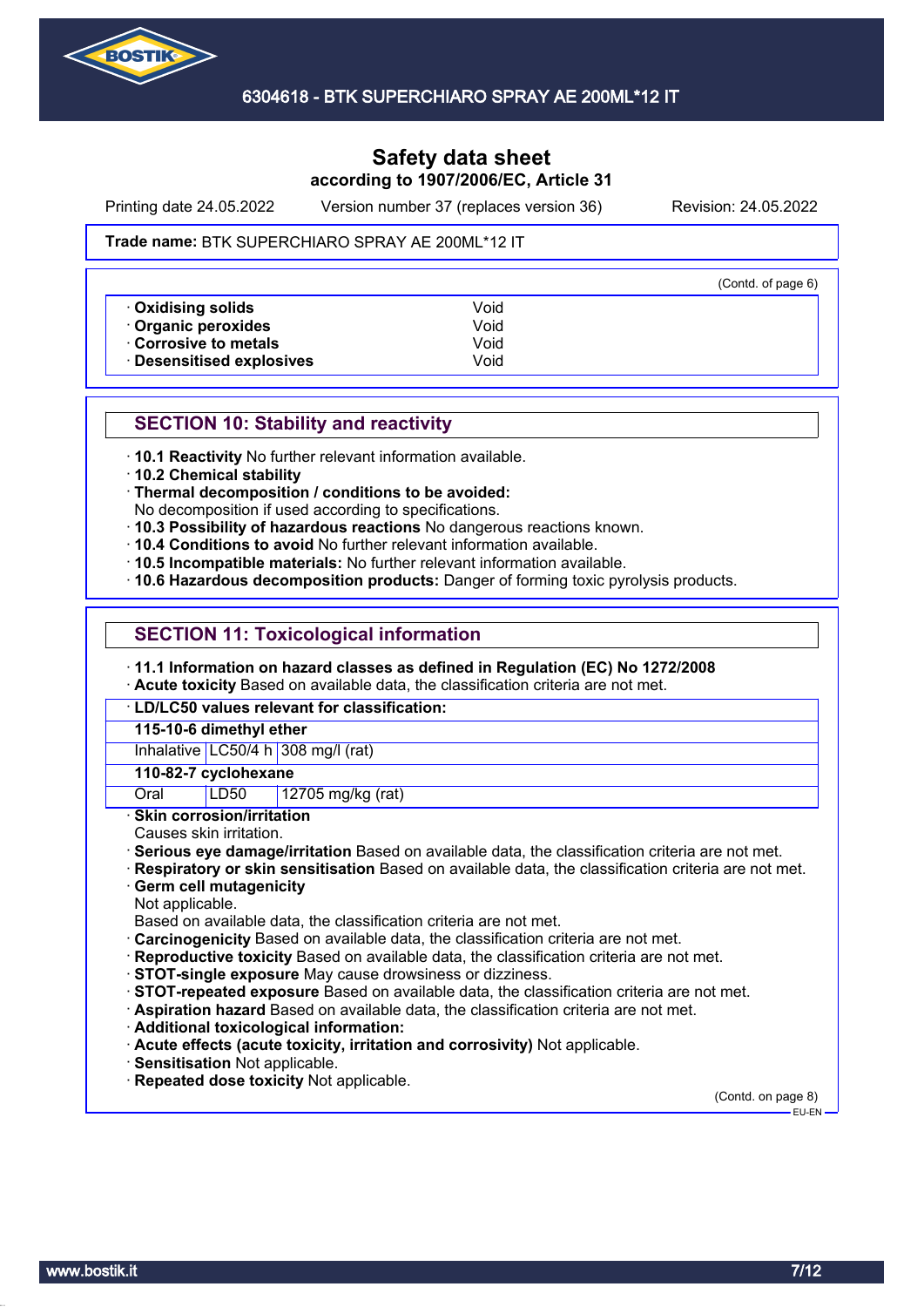

Printing date 24.05.2022 Version number 37 (replaces version 36) Revision: 24.05.2022

(Contd. of page 7)

#### Trade name: BTK SUPERCHIARO SPRAY AE 200ML\*12 IT

### · **11.2 Information on other hazards**

#### · **Endocrine disrupting properties**

None of the ingredients is listed.

### **SECTION 12: Ecological information**

- · **12.1 Toxicity**
- · **Aquatic toxicity:** No further relevant information available.
- · **12.2 Persistence and degradability** No further relevant information available.
- · **12.3 Bioaccumulative potential** No further relevant information available.
- · **12.4 Mobility in soil** No further relevant information available.
- · **12.5 Results of PBT and vPvB assessment**
- · **PBT:** Not applicable.
- · **vPvB:** Not applicable.
- · **12.6 Endocrine disrupting properties**
- The product does not contain substances with endocrine disrupting properties.
- · **12.7 Other adverse effects**
- · **Remark:** Toxic for fish
- · **Additional ecological information:**
- · **General notes:**

Water hazard class 2 (German Regulation) (Self-assessment): hazardous for water Do not allow product to reach ground water, water course or sewage system. Danger to drinking water if even small quantities leak into the ground. Also poisonous for fish and plankton in water bodies.

Toxic for aquatic organisms

### **SECTION 13: Disposal considerations**

#### · **13.1 Waste treatment methods**

· **Recommendation**

Must not be disposed together with household garbage. Do not allow product to reach sewage system.

Disposal must be made according to official regulations.

#### · **Uncleaned packaging:**

· **Recommendation:**

Packagings that may not be cleansed are to be disposed of in the same manner as the product.

| <b>SECTION 14: Transport information</b>             |                                                                                                                                        |
|------------------------------------------------------|----------------------------------------------------------------------------------------------------------------------------------------|
| 14.1 UN number or ID number<br>· ADR/ADN, IMDG, IATA | UN1950                                                                                                                                 |
| 14.2 UN proper shipping name<br>· ADR/ADN<br>∙IMDG   | 1950 AEROSOLS<br>AEROSOLS (Hydrocarbons, C7, n-alkanes,<br>isoalkanes, cyclics, Hydrocarbons, C6,<br>isoalkanes, <5% n-hexane), MARINE |
|                                                      | (Contd. on page 9)<br>$EU$ -EN $-$                                                                                                     |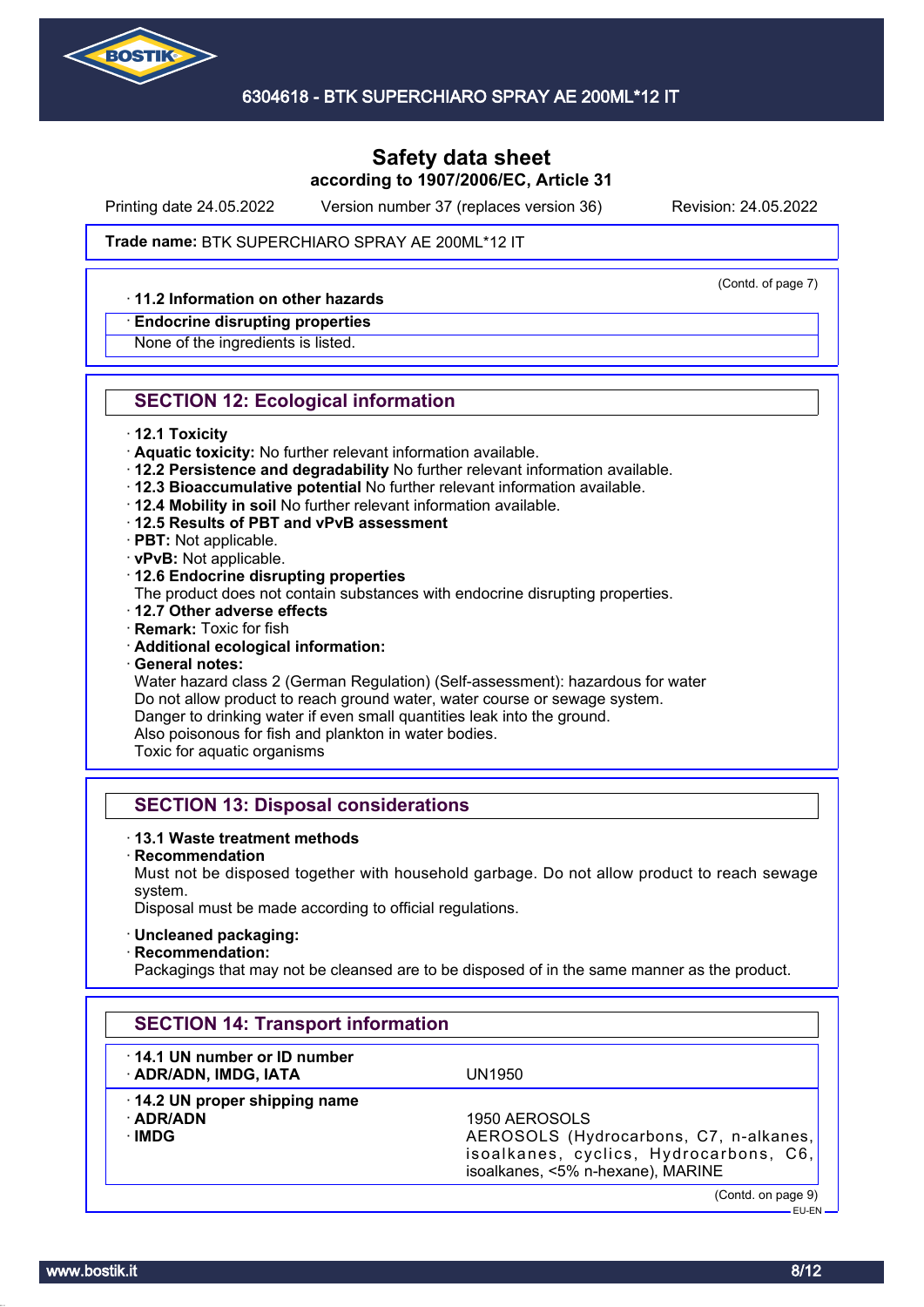

Printing date 24.05.2022 Version number 37 (replaces version 36) Revision: 24.05.2022

#### Trade name: BTK SUPERCHIARO SPRAY AE 200ML\*12 IT

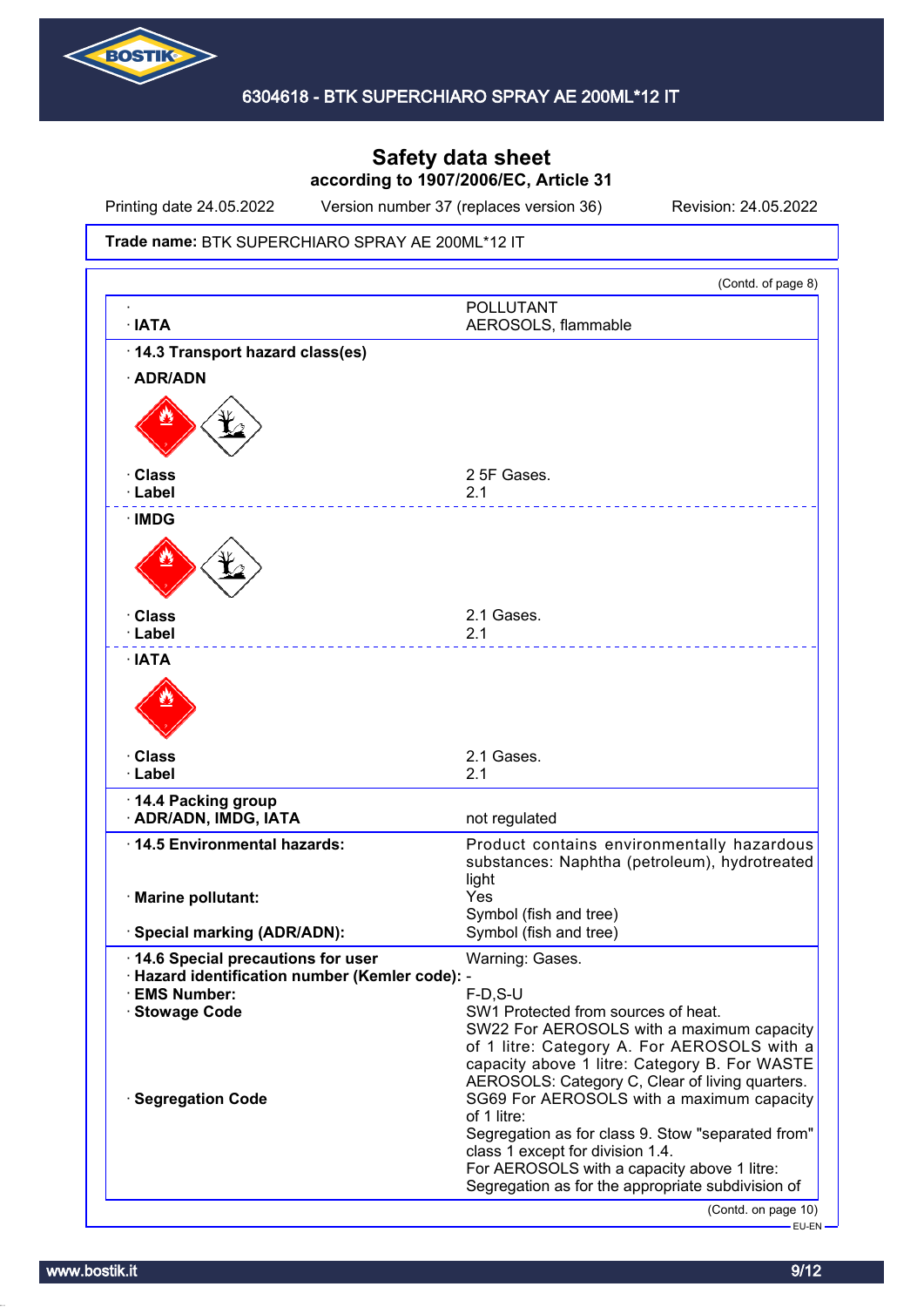

Printing date 24.05.2022 Version number 37 (replaces version 36) Revision: 24.05.2022

#### Trade name: BTK SUPERCHIARO SPRAY AE 200ML\*12 IT

|                                                                                                                                      | (Contd. of page 9)                                                                                                                                                                                                                      |
|--------------------------------------------------------------------------------------------------------------------------------------|-----------------------------------------------------------------------------------------------------------------------------------------------------------------------------------------------------------------------------------------|
|                                                                                                                                      | class 2.<br>For WASTE AEROSOLS:<br>Segregation as for the appropriate subdivision of<br>class 2.                                                                                                                                        |
| 14.7 Maritime transport in bulk according to<br><b>IMO instruments</b>                                                               | Not applicable.                                                                                                                                                                                                                         |
| · Transport/Additional information:<br><b>Quantity limitations</b>                                                                   | On passenger aircraft/rail: 75 kg<br>On cargo aircraft only: 150 kg                                                                                                                                                                     |
| $\cdot$ ADR/ADN<br>· Limited quantities (LQ)<br><b>Excepted quantities (EQ)</b><br>· Transport category<br>· Tunnel restriction code | 1L<br>Code: E0<br>Not permitted as Excepted Quantity<br>2<br>D                                                                                                                                                                          |
| ∴IMDG<br><b>Limited quantities (LQ)</b><br><b>Excepted quantities (EQ)</b><br>· Remarks:                                             | 1 <sub>L</sub><br>Code: E0<br>Not permitted as Excepted Quantity<br>Under certain conditions substances in Class 3<br>(flammable liquids) can be classified in<br>packinggroup III.<br>See IMDG, Part 2, Chapter 2.3, Paragraph 2.3.2.2 |
| · UN "Model Regulation":                                                                                                             | UN 1950 AEROSOLS, 2.1, ENVIRONMENTALLY<br><b>HAZARDOUS</b>                                                                                                                                                                              |

### **SECTION 15: Regulatory information**

- · **15.1 Safety, health and environmental regulations/legislation specific for the substance or mixture**
- · **Directive 2012/18/EU**
- · **Named dangerous substances ANNEX I** None of the ingredients is listed.
- · **Seveso category**
- P3a FLAMMABLE AEROSOLS
- E2 Hazardous to the Aquatic Environment
- · **Qualifying quantity (tonnes) for the application of lower-tier requirements** 150 t
- · **Qualifying quantity (tonnes) for the application of upper-tier requirements** 500 t
- · **REGULATION (EC) No 1907/2006 ANNEX XVII** Conditions of restriction: 3, 57
- · **DIRECTIVE 2011/65/EU on the restriction of the use of certain hazardous substances in electrical and electronic equipment – Annex II**

None of the ingredients is listed.

(Contd. on page 11) EU-EN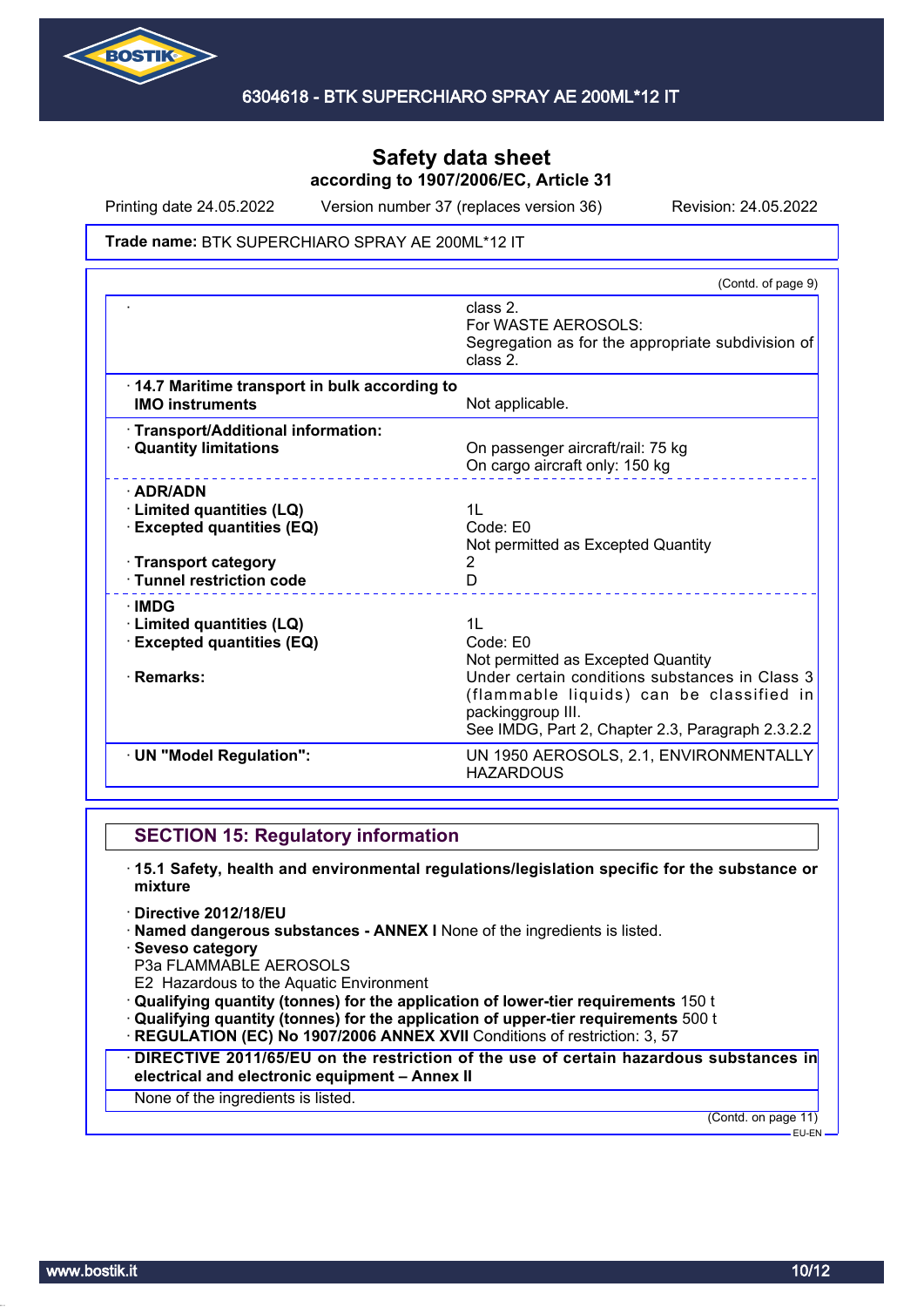

Printing date 24.05.2022 Version number 37 (replaces version 36) Revision: 24.05.2022

(Contd. of page 10)

#### Trade name: BTK SUPERCHIARO SPRAY AE 200ML\*12 IT

#### · **REGULATION (EU) 2019/1148**

· **Regulation (EC) No 273/2004 on drug precursors**

None of the ingredients is listed.

#### · **Regulation (EC) No 111/2005 laying down rules for the monitoring of trade between the Community and third countries in drug precursors**

None of the ingredients is listed.

· **15.2 Chemical safety assessment:** A Chemical Safety Assessment has not been carried out.

### **SECTION 16: Other information**

This information is based on our present knowledge. However, this shall not constitute a guarantee for any specific product features and shall not establish a legally valid contractual relationship.

#### · **Relevant phrases**

H220 Extremely flammable gas.

- H225 Highly flammable liquid and vapour.
- H280 Contains gas under pressure; may explode if heated.
- H304 May be fatal if swallowed and enters airways.
- H315 Causes skin irritation.

H336 May cause drowsiness or dizziness.

H361d Suspected of damaging the unborn child.

H361f Suspected of damaging fertility.

- H373 May cause damage to organs through prolonged or repeated exposure.
- H400 Very toxic to aquatic life.
- H410 Very toxic to aquatic life with long lasting effects.
- H411 Toxic to aquatic life with long lasting effects.
- H413 May cause long lasting harmful effects to aquatic life.

#### · **Classification according to Regulation (EC) No 1272/2008**

| Aerosols                                         | <b>Bridging principles</b>                     |
|--------------------------------------------------|------------------------------------------------|
| Skin corrosion/irritation                        | The classification of the mixture is generally |
| Specific target organ toxicity (single exposure) | based on the calculation method using          |
| Hazardous to the aquatic environment - long-     | substance data according to Regulation (EC) No |
| term (chronic) aquatic hazard                    | 1272/2008.                                     |

· **Department issuing SDS:** Bison QESH

· **Contact:** Reach coordinator

· **Date of previous version:** 19.07.2021

· **Version number of previous version:** 36

· **Abbreviations and acronyms:**

ADR: Accord relatif au transport international des marchandises dangereuses par route (European Agreement Concerning the International Carriage of Dangerous Goods by Road)

IMDG: International Maritime Code for Dangerous Goods IATA: International Air Transport Association

GHS: Globally Harmonised System of Classification and Labelling of Chemicals

EINECS: European Inventory of Existing Commercial Chemical Substances

ELINCS: European List of Notified Chemical Substances

CAS: Chemical Abstracts Service (division of the American Chemical Society)

LC50: Lethal concentration, 50 percent

LD50: Lethal dose, 50 percent

PBT: Persistent, Bioaccumulative and Toxic

vPvB: very Persistent and very Bioaccumulative Flam. Gas 1A: Flammable gases – Category 1A

Aerosol 1: Aerosols – Category 1

(Contd. on page 12) EU-EN